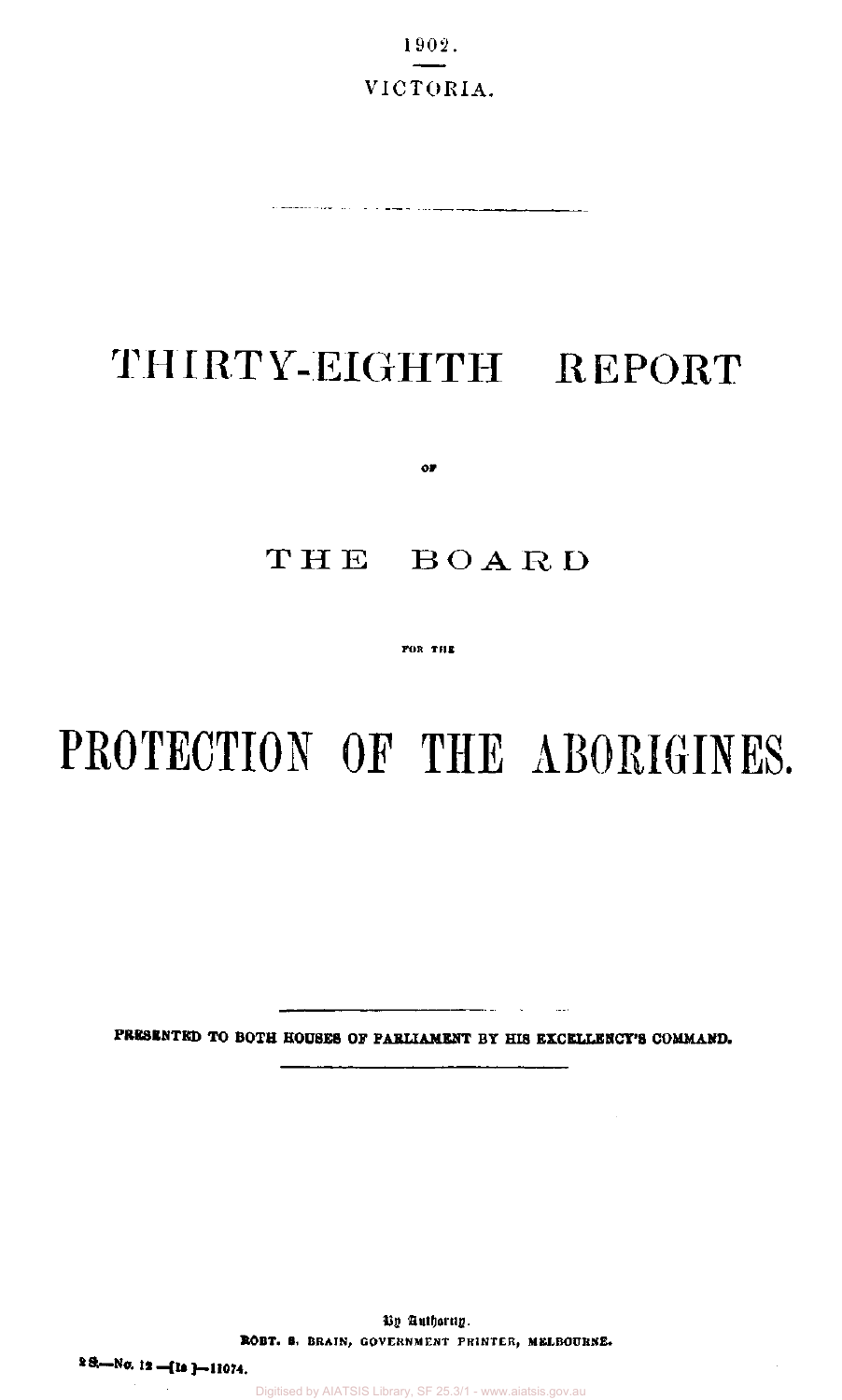## MEMBERS OF THE BOARD FOR THE PROTECTION OF ABORIGINES

The Honorable the Chief Secretary, Chairman.

C. M. Officer, Esq., Vice-Chairman.

W. Anderson, Esq.

The Honorable E. H. Cameron, M.L.A.

F. R. Godfrey, Esq.

H. P. Keogh, Esq., M.L.A.

A. Morrison, Esq., M.A., LL.D.

W. E. Morris, Esq.

Revd. F. A. Hagenauer, General Inspector and Secretary.

|                                                        |                      |          |               |          | APPROXIMATE COST OF REPORT. |                      | $\pounds$ s.d.      |  |
|--------------------------------------------------------|----------------------|----------|---------------|----------|-----------------------------|----------------------|---------------------|--|
| Preparation-Not given.<br><b>Printing</b> (810 copies) | $\ddot{\phantom{0}}$ | $\cdots$ | <b>BALLAS</b> | $\cdots$ | $\cdots$                    | $\ddot{\phantom{1}}$ | $\therefore$ 12 0 0 |  |
|                                                        |                      |          |               |          |                             |                      |                     |  |

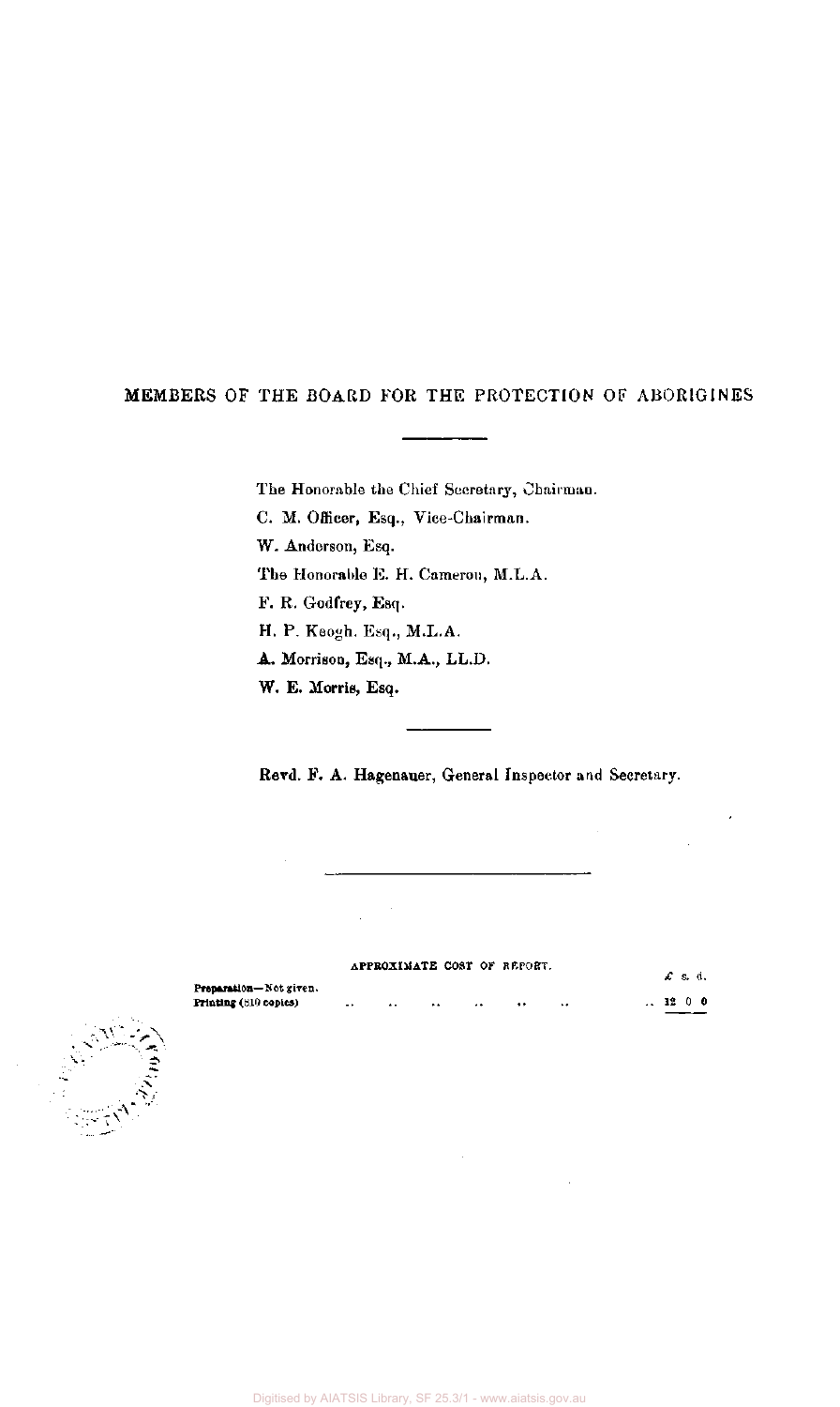# REPORT.

#### Melbourne, 10th September, 1902.

MAY IT PLEASE YOUR EXCELLENCY,

The Board for the Protection of the Aborigines of this State have the honour to submit for Your Excellency's consideration this, their Thirty-eighth Report on the state and condition of the Aborigines under their care, together with the reports of managers of the different stations, and accounts for the last financial year, which have been audited and certified by the Auditor-General on the accompanying balance-sheet.

1. The Board have held twelve ordinary and two special meetings during the past year, and at all times the greatest care was bestowed on all questions for the welfare of the Aborigines.

2. The Board greatly regret to record the death of A. A. C. Le Souef, Esq., one of the oldest and most active members of the Board. His demise has removed a great worker in the interest of the blacks. He gave a vast amount of time and labour in attending to the welfare of the natives and visiting the stations, and the Board through his death have suffered the loss of a useful and able member.

3. The number of Aborigines and half-castes under certificates who have resided, or are belonging to the stations and various depots, have again considerably decreased, as shown in the reports of managers, and is now as follows:—

|                                  |       |          |           |           | Lowest Number. |           | Total Number. |
|----------------------------------|-------|----------|-----------|-----------|----------------|-----------|---------------|
| Coranderrk                       |       | $\cdots$ |           | $\ddotsc$ | 65             | $\cdots$  | 74            |
| Condah                           |       |          |           | $\cdots$  | 31             | .         | 48            |
| Ebenezer                         |       |          | $\ddotsc$ |           | 19             | $\cdots$  | 36            |
| Framlingham                      |       |          |           |           | 20             | $\ddotsc$ | 26            |
| Lake Tyers                       |       |          |           |           | 42             |           | 57            |
| Ramahyuck                        |       |          |           |           | -50            |           | 61            |
| Depôts<br>$\ddotsc$              |       |          |           | $\ddotsc$ | 74             |           | 74            |
| Industrial Schools and Orphanage |       |          |           |           |                |           | 12            |
|                                  |       |          |           |           |                |           |               |
|                                  | Total |          |           | $\cdots$  |                |           | 388           |

In connexion with the foregoing statement of the numbers of Aborigines belonging to the various stations, it is necessary to explain that there is a small number of them who have their homes on the stations, and have a right to receive their clothes and rations, but who prefer at times to lead a wandering life, and to enjoy their liberties in fishing and hunting, which is especially the case of the old people.

4. The returns of marriages, births, and deaths on the different stations and depôts have been as follows during the past year: $-$ 

|                     |         |          |          |          | Marriages. | Hirths. | Deaths.  |    |
|---------------------|---------|----------|----------|----------|------------|---------|----------|----|
| Coranderrk          |         |          |          |          |            |         |          | 4  |
| Condah<br>$\ddotsc$ |         |          |          |          |            |         |          |    |
| Ebenezer            |         |          |          | $\cdots$ |            |         |          | 2  |
| Framlingham         |         |          |          |          |            |         |          |    |
| Lake Tyers          | $1 + 4$ |          |          |          |            | 3       | $\cdots$ | 2  |
| Ramahyuck           |         |          |          |          | $\cdots$   | 3       |          | 2  |
| Depôts<br>          |         |          |          |          |            |         |          | 15 |
|                     |         |          |          |          |            |         |          |    |
|                     | Total   | $\cdots$ | $\cdots$ |          | $\cdots$   | 6       |          | 25 |
|                     |         |          |          |          |            |         |          |    |

The foregoing statements show a clear decrease of nineteen Aborigines, and only at Ramahyuck and Lake Tyers has there been an increase of one each by births over deaths.

5. In accordance with the rales and regulations, rations, clothes, blankets, and other comforts for Aborigines and those half-castes who still reside under the Board's certificates at the stations, have been regularly supplied through managers of stations **and** authorized agents at the various dep6ts throughout the State of Victoria. Medical attendance and medicines have likewise been provided in every case when required.

**A2**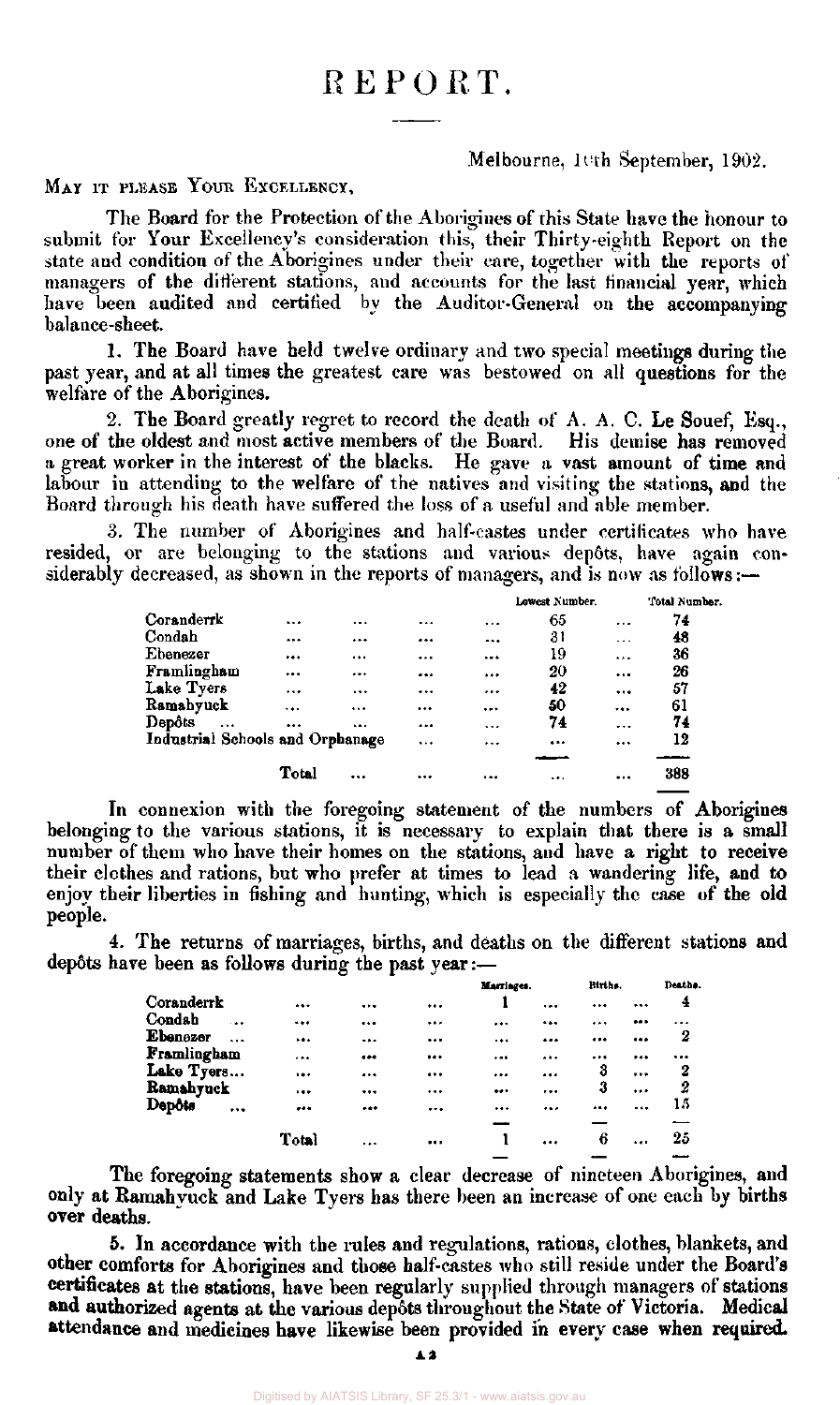Unforeseen or special cases have received due and careful attention during the regular visits of the General Inspector, or by the Board's agents in the different localities where the natives generally reside.

6. In regard to the reserves of land originally set aside for the use of the Aborigines in Victoria, the Board desire to state that, through the constant decrease of the blacks, the whole of these reserves were not required any longer, for which reason the Board handed back to the Department of Lands 12,543 acres, as will be observed from the following particulars :—

|                | Land given up. |           |                |                          |                | Reserves till occupied. |           |               |                  |
|----------------|----------------|-----------|----------------|--------------------------|----------------|-------------------------|-----------|---------------|------------------|
| Coranderrk     | $\cdots$       | $\ddotsc$ | $2,000$ acres  |                          | Coranderrk     | $\ddotsc$               | $\ddotsc$ | $2,400$ acres |                  |
| Condah         | $\cdots$       | $\cdots$  | 1,700          | $\overline{\mathbf{12}}$ | Condah         | $\cdots$                | $\cdots$  | 2,000         | $\boldsymbol{v}$ |
| Ebenezer       | $\cdots$       |           | 2,000          | $\overline{\mathbf{z}}$  | Ebenezer       | $\cdots$                |           | 1,600         | žJ.              |
| Framlingham    | $\cdots$       | $\cdots$  | 5,000          | $\mathbf{r}$             | Framlingham    | $\ddotsc$               | $\cdots$  | 548           | ,                |
| Dergholm       | $\cdots$       | $\cdots$  | 180            | $\bullet$                | Colac          | $\sim$ $\sim$           | $\cdots$  | 40            | ,                |
| Lake Tyers     | $\cdots$       | $\ddotsc$ | 200            | 99                       | Ramahyuck      | $\cdots$                | $\cdots$  | 750           | $\bullet$        |
| Ramahyuck      | $\ddotsc$      | $\cdots$  | 1,400          | $\mathbf{r}$             | Lake Tyers     | $\ddotsc$               | $\cdots$  | 4,000         | $\mathbf{v}$     |
| Steiglitz      | $\cdots$       | $\cdots$  | 63             | $^{\prime\prime}$        | Lake Moodemere |                         | $\cdots$  | 8             | ,,               |
| Total given up |                |           | $12,543$ acres |                          | Still occupied |                         |           | 11,346 acres  |                  |

In consequence of the great reduction in the quantity of land the income on the stations has greatly decreased, as stated in the reports of managers of the various stations.

7. The funds granted by Parliament for the use of the Aborigines have been carefully and liberally administered, but, through the constant decrease of the pure blacks, and the merging of the half-castes with the general population of Victoria, the demand on the amount voted by Parliament for the use of the Aborigines has been greatly reduced, and in consequence, considerably less has been expended, as will be observed from the following financial statement. It will likewise be observed that of the sum voted for last year, £548 12s. 5d. has been unexpended, and lapsed into the Treasury, and  $\pounds 431$  5s. 3d. from produce, paid into the revenue, as shown in the table below: $\frac{1}{1}$ 

| Year.             |          | Amount Voted.                 | Amount expended (inclusive<br>of Income from Produce). | Amount Lapsed.   | Revenue paid into the<br>Treasury. |  |  |  |  |
|-------------------|----------|-------------------------------|--------------------------------------------------------|------------------|------------------------------------|--|--|--|--|
|                   |          | £<br>d.<br>\$.                | £<br>d.<br>s.                                          | £<br>d.<br>s.    | £<br>d.<br>s.                      |  |  |  |  |
| 1891<br>$\ddotsc$ | .        | 8,883<br>0<br>0               | 6,692<br>5<br>4                                        | 190 15<br>6      | 3<br>5<br>1,061                    |  |  |  |  |
| 1892<br>$\ddotsc$ |          | 7,800<br>$\bf{0}$<br>$\bf{0}$ | 6,745<br>6<br>7                                        | 1,154<br>13<br>5 | 3<br>1,124                         |  |  |  |  |
| 1893.<br>         |          | 6,788<br>$\Omega$<br>$\bf{0}$ | 6,057<br>$10-10$                                       | 1,208<br>19      | 487<br>3<br>0                      |  |  |  |  |
| 1894<br>$\cdots$  |          | 5,600<br>0<br>$\mathbf 0$     | 6,091<br>6                                             | 12<br>3<br>2     | 8<br>2<br>414                      |  |  |  |  |
| 1895<br>$\ddotsc$ | $\cdots$ | 5,630<br>$\bf{0}$<br>$\Omega$ | 5,934<br>11<br>5                                       | 114<br>0<br>3    | 15<br>560-<br>4                    |  |  |  |  |
| 1896              |          | 5,501<br>$\bf{0}$<br>$\Omega$ | 5,812<br>11<br>4                                       | 2<br>41<br>9     | 6<br>409<br>10                     |  |  |  |  |
| 1897<br>$\ddotsc$ |          | 5,497<br>$\bf{0}$<br>0        | 5,913<br>15<br>-9                                      | 12<br>89         | 442.<br>11                         |  |  |  |  |
| 1898              |          | 5,515<br>$\mathbf o$<br>-0    | 5,989<br>8.<br>10                                      | 5<br>63<br>2     | 215<br>-10<br>0                    |  |  |  |  |
| 1899<br>$\ddotsc$ |          | 5,523<br>0<br>0               | 5,080<br>17<br>-0                                      | 442<br>2<br>8    | 291<br>-14                         |  |  |  |  |
| 1900<br>          | $\cdots$ | 5,485<br>0<br>$\bf{0}$        | 4,855<br>5.<br>$\mathbf 0$                             | 639<br>19<br>8   | 181<br>14<br>0                     |  |  |  |  |
| 1901              |          | 5,300<br>0<br>$\Omega$        | 5,172<br>7.<br>3                                       | 595<br>3<br>7    | 326<br>10 11                       |  |  |  |  |
| 1902              |          | 5,182<br>0<br>0               | 7<br>4,633<br>7.                                       | 12<br>5<br>548.  | 5.<br>-3<br>431                    |  |  |  |  |

STATEMENTS OF AMOUNTS VOTED BY PARLIAMENT FROM 1891 TO 1901.

8. The total expenditure at each station from the amount voted by Parliament has been as follows :—

| Coranderrk                              |            | .        |                        | $\cdots$ | $\cdots$ |          | £1,130 | 2            |    |
|-----------------------------------------|------------|----------|------------------------|----------|----------|----------|--------|--------------|----|
| Framlingham                             |            |          |                        |          |          | $\cdots$ | 254 15 |              | з  |
| Lake Condah                             |            |          | $\ddotsc$              |          |          |          | 599.   | -10          | 5  |
| Ramahyuck                               | $\dddotsc$ |          | $\cdots$               |          |          |          | 619    | -19          | 9  |
| Lake Tyers                              | $\sim$     | $\cdots$ |                        |          | $\cdots$ |          | 532    | 12           | 11 |
| Ebenezer (Lake Hindmarsh)               |            |          |                        |          |          |          | 377    | $\mathbf{0}$ | 0  |
| Melbourne-Depôts and Industrial Schools |            |          |                        |          |          |          |        |              |    |
|                                         |            |          |                        |          | $\cdots$ |          | 1,119  | 7.           | -2 |
|                                         | Total      | $1 + 4$  |                        |          |          |          | £4,633 | 7            |    |
|                                         |            |          | PAID INTO THE REVENUE. |          |          |          |        |              |    |
| Coranderrk                              |            |          |                        |          |          |          | £421   | -14          | -3 |
| Framlingham                             |            |          |                        |          |          |          | 9      | 11           | 0  |
|                                         | Total      |          |                        |          |          | $\cdots$ | £431   | 5            | 3  |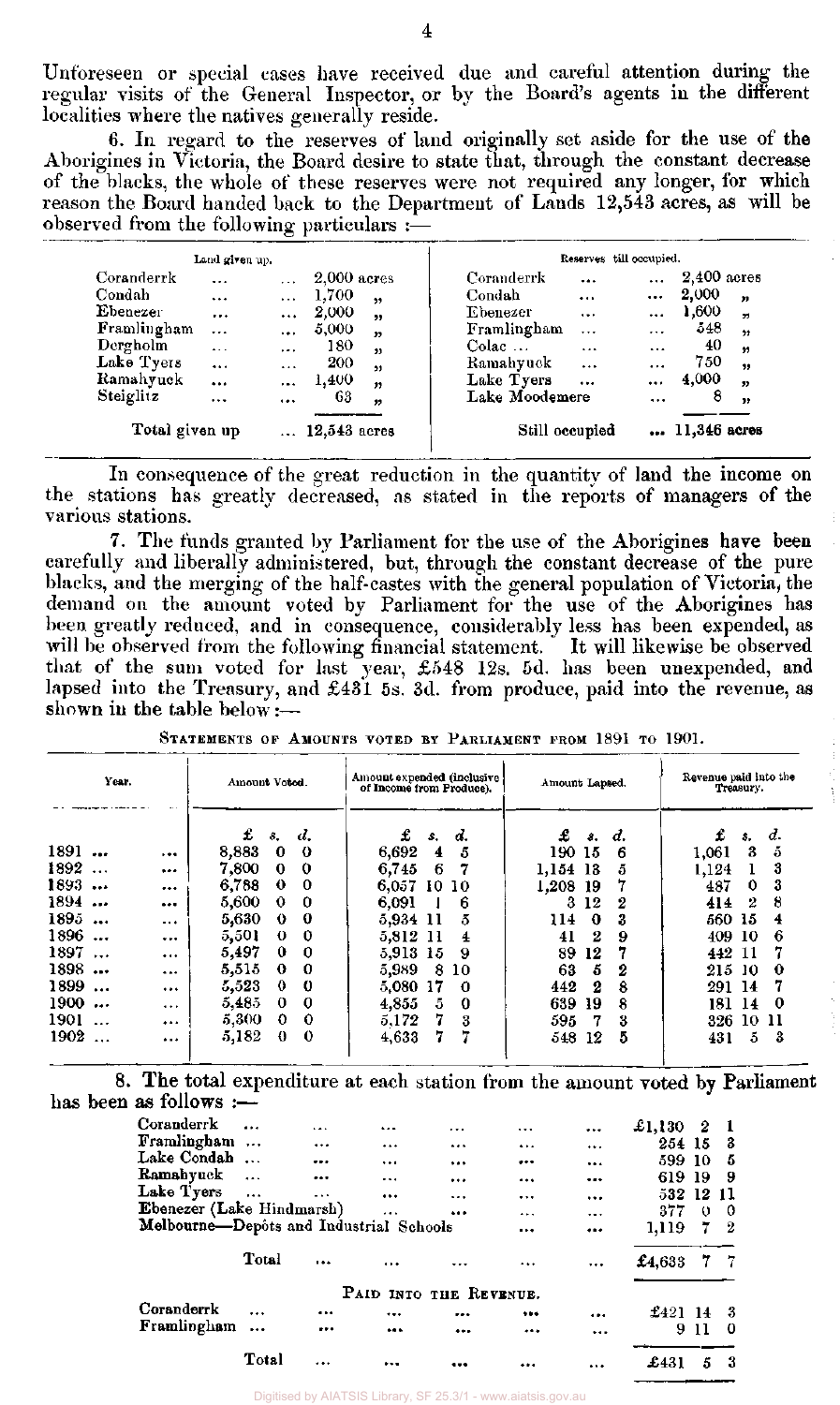9. Whilst the Board faithfully adhere to their rule, that all able-bodied Aborigines shall do a fair amount of work for the supplies of rations, clothes, medical attendance, and comfortable homes, granted to them by the Government, they find that the results from such labour are gradually decreasing through the diminishing numbers, and failing strength of the older Aborigines.

10. Besides the regular visits of the General Inspector, all the stations and most of the depots have been visited by some members of the Board during the past year, so that they might be personally acquainted with the whole state and condition of the blacks, and might assist in cases where special help is required. The beneficial results of these visits have been clearly noticed in the improved discipline among the people, and especially in the settling down of all the blacks of that tribe on the banks of the River Murray, a few miles above Mildura. Through the kindness of the Shire Council of Mildura, the Board obtained permission for the temporary use of a few acres of land on a most suitable spot for the blacks, and erected six small cottages, in which they now reside, and seem to be very comfortable. The Board entertain the hope that ere long, the few remaining blacks at Euston, Kulkyne, Yelta, and Ned's Corner, may be induced, by seeing the comfort enjoyed by their friends, to settle with them at that place.

11. The Board have much pleasure to state that fair progress has been made in education by the children in the different schools in connexion with the Department of Education.

12. Referring to the advisableness of giving up one or two stations contained in paragraph No. 11 of last year's report, the Board forwarded to the Hon. the Chief Secretary, at his request, the following report on the subject :—" 5th February, 1902— The Board for the Protection of Aborigines has the honour to submit the following report for your consideration with reference to the closing of one or more stations under the Board's control. The Board has inquired fully into the matter, and has come to the unanimous conclusion that Ebenezer Station, on the Wimmera, should be the first one to be given up. The residents having diminished in numbers very much of late, some have died and others left, leaving but a very small number resident on the station, and these, the Board think, should be sent to Condah or elsewhere. Some members of the Board visited this station not long ago, and the General Inspector has just returned from a further inspection. But, as the Moravian Board in Europe, who have expended the sum of £11,377 15s. 11d. on this station (during nearly 50 years), must be made acquainted with the Board's views, it is proposed that the station shall be finally given up in about a year, or as soon as the matter can be settled. The Rev. Pastor Herlitz, the only surviving trustee, in whom the land at Ebenezer is vested under a Government grant, agrees with the proposition on condition that the present improvements be valued. There are several buildings—a stone dwellinghouse, a well-finished stone church, a stone school-house, and a number of smaller buildings, which are the property of the Moravian Board; and, on taking over the land, it is presumed that the Department of Lands will have these valued, so that the amount of the valuation may be remitted to the Moravian Board in London.

13. " The giving up of the station will help to greater economy in management, as stated by the Board in its last annual report, when alluding to the amalgamation of stations, but the Board takes this opportunity of stating that no large saving can be suddenly effected. It has been stated in the public press that a saving of  $\mathcal{L}2,000$  to  $£3,000$  may be made, but the Board never made any such statement. As the whole expenditure is now reduced to below  $£5,000$  a year, it is clearly impossible to make any sudden reduction, as there are still over 400 Blacks under the Board's care. The expenditure has diminished steadily and materially year by year, as shown in the statement attached, showing a yearly decrease of  $£502$  per annum for the last fifteen years. The expenditure in that period of time being reduced from £12,328 to £5,000, while at the same time 12,000 acres of land have been surrendered to the Crown. This shows that the Board has always been most careful in the expenditure placed at their disposal, and managed as economically as compatible with the comfort of the aborigines under its care. And, further, you will note that the Board has handed back from time to time large quantities of land, the lessening number of Blacks no longer requiring the area as first placed under the Board's control.

14. " The natives are decreasing in numbers so fast that it will not be longbefore the Board will be able to make a further recommendation in the direction of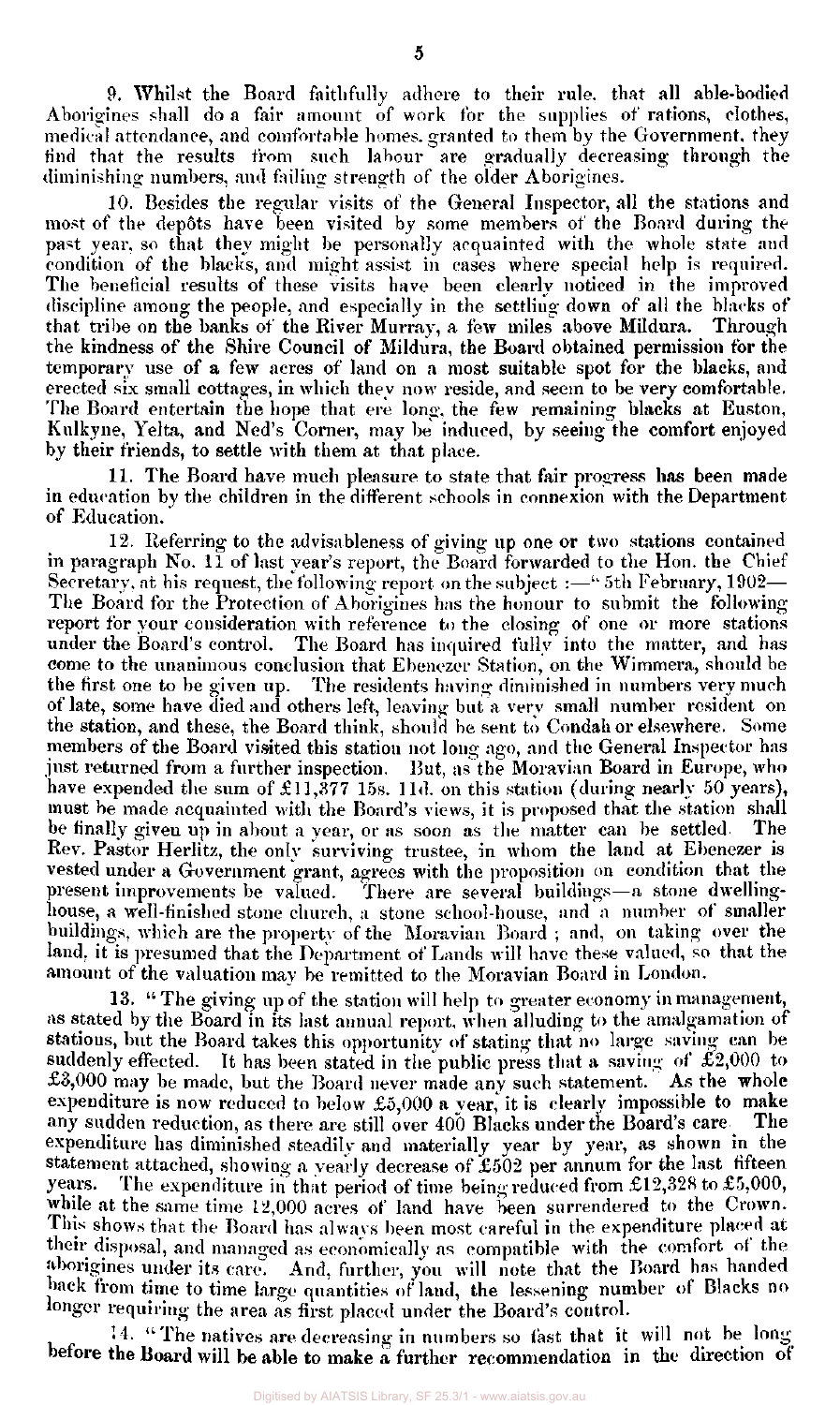closing another station. Suggestions have been made to the Board as to the breaking up of Coranderrk Station, *near* Healesville, but there are many difficulties connected with this course. It is a permanent reservation set apart for the use of the aborigines, 2,000 acres of which having already been alienated at the request of the Government for village settlement purposes, leaving still 2,400 belonging to the station, and years ago the promise was made to the people that they should always occupy the same, and such promises ought to be kept ; then, again, it has still a larger population than any of the other stations, and if the residents are removed money would be needed to erect new houses wherever they were to be sent. The present members of the Board are not responsible for the site of Coranderrk, but, nevertheless, the station is there, and a good deal of money has been expended on it, and the people are attached to the place and look upon it as their home as long as they live, and much dissatisfaction would arise if an attempt was to be made to dispossess them. It may be further stated that Coranderrk is well managed, the present manager, Mr. Shaw, having great and long experience among the aborigines. The station derives a certain income from the growth of hops, which last year amounted to £316 10s. 5d. The total income, whatever it may be, is paid into the general revenue."

15. From various paragraphs in the public press it appeared that the Hon. the Chief Secretary desired to close the well-known station, Ramahyuck, in Gippsland, without delay. The Board, after most careful consideration of the whole matter, on the 29th of April unanimously adopted and forwarded the following report on the subject to Mr. Trenwith :—

" The Board desire to give the Hon. the Chief Secretary a *precis* of the matter relating to the question of amalgamating some of the aboriginal stations :-The Board would remind the Minister that in consequence of remarks made in their last annual report, that their recommendation, constantly reported from year to year, with reference to closing some of the stations, had not been supported by the Government, the press took up the matter, and, as a result, the Minister requested the Board to furnish him with a definite report on the subject, which report was furnished by the Board as soon as it was possible to do so, and this report strongly recommended the closing of Ebenezer, and the removal of the natives to other stations.

" The Ramahyuck Mission Station was formed in the year 1862, as it was found impossible to keep all the natives at that time in Gippsland on one station. As there were remnants of many different tribes that had always been at enmity with one another, constant fighting, quarrelling, and even murder resulting, the churches determined that it would be better to have two stations, though, of course, at an increased expense to themselves. At the time there were about 200 natives belonging to Ramahyuck, and about the same number living at Lake Tyers. The stations have gone on ever since, while the natives have been steadily diminishing in numbers, until there are now only 60 belonging to Ramahyuck, and 58 to Lake Tyers.

" The Board in their desire to economize have realized for some time past that the day was approaching when one of the Gippsland stations might be given up, but which of the two stations has never absolutely been decided (so far as the Board are concerned).

" The wish and intention of the Board was, however, to first close Ebenezer Station, Lake Hindmarsh, on the River Wimmera, on which there are now so few people left that its continuance as a station is no longer justifiable, and after that place has been finally closed and done with to prepare for the breaking-up of one of the Gippsland stations. In the meantime, efforts might be made to persuade families living on either of these reserves to move to one of the other stations, Condah or Coranderrk, as vacancies occurred by death. On both those stations there are, at present, a good many old people, some of whom are 80 years of age, and it cannot be long before they die. The vacancies thus caused could be taken by younger people. It has, however, to be remembered, that the Aborigines are a free people, and not prisoners, who cannot summarily be deported against their will. Some are so attached to their homes that it is almost impossible to move them, and the only means the Board have of enforcing their will is to stop the supply of rations, which has not always the desired effect. In cases where a man has made himself very objectionable on a station by quarrelling, drunkenness, or immorality, he can be removed by an Order in Council ; but this means of removal would not be justifiable when people have done no wrong, and whose only fault is attachment to their homes.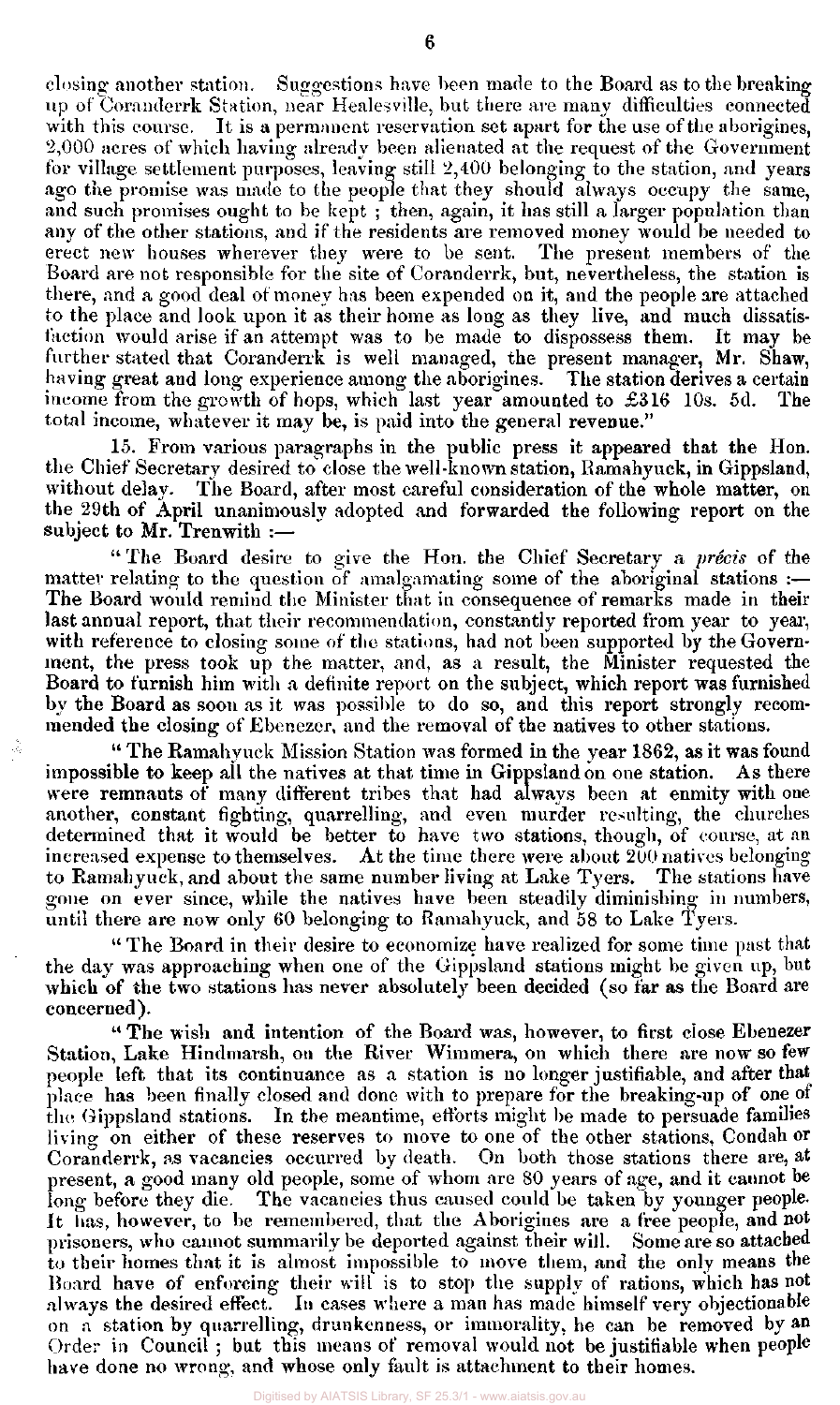" Paragraphs have lately appeared in the newspapers stating that it was the intention of the Honorable the Chief Secretary, Mr. Trenwith, who visited the Gippsland stations, to at once close Ramahyuck, and send the people to Lake Tyers, hoping thereby to save from £200 to £300 per annum in expenses of management, but as no communication has been received from that gentleman, who is Chairman of the Board *(ex officio),* members are reluctant to believe that the report is true, or that such a step would be taken without consulting the Board especially appointed to watch over and protect the Aborigines, to manage the stations set apart as their homes, and to give advice to the Government on all subjects connected with the original owners of the soil.

" The Board desire respectfully to submit that there is no body so well qualified to decide the question as to which station should be closed as the Board, the members of which have for many years had a very intimate knowledge of the Aborigines, and have devoted much time and consideration for their welfare.

" If the Ramahyuck Station were now given up, it would be a matter of considerable expense, as eight cottages at least would have to be built at Lake Tyers, at a probable cost of £30 each, and in addition there would be the expense of moving those willing to go. There are, at present, GO souls at Ramahyuck, and Mr. Bulmer, the Lake Tyers missionary, could not manage and control those in addition to his own people, and would therefore require extra assistance. It is a much more difficult matter to deal with twenty educated blacks than four times that number of the original and totally uneducated people. Moreover, the buildings at Ramahyuck were erected by the Presbyterian Church of Victoria on the clear understanding that when the station should be finally closed compensation would be given according to the valuation at the time of giving up the place."

The Aborigines of Victoria are steadily decreasing in numbers, and the expense of managing them also decreases from year to year. In another twenty years they will probably be extinct, and, in the meantime, the poor remnant of the original owners of this splendid State of Victoria should be dealt with kindly, wisely, and generously.

I have the honour to be,

Your Excellency's most obedient servant.

C. **M. OFFICER, Vice-Chairman.** 

**His** Excellency

**Sir** George Sydenham Clarke, K.C.M.G., F.R.S.,  $\&c.,\qquad \&c.,\qquad \&c.$ 

**10th September,** 1902.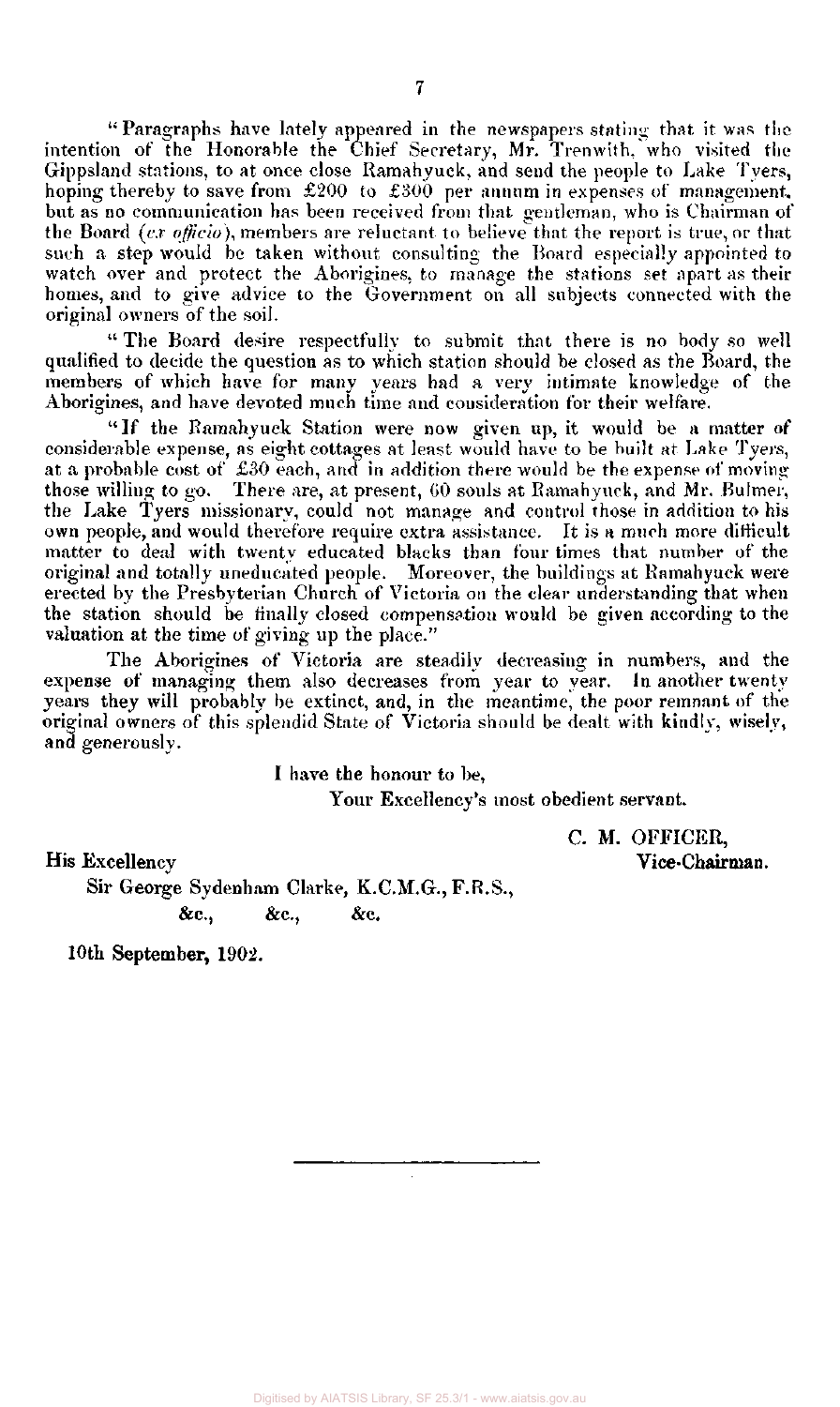# APPENDICES .

# APPENDIX I.

Coranderrk Aboriginal Station;  $SIR<sub>1</sub>$  1st July, 1902.

I have the honour to forward you, herewith, my Annual Report of this station, and of the Aborigines connected with it, dating from 1st July, 1901, to 30th June, 1902.

1. The number of Aborigines resident at the station in each month of the year has been as follows :—

| 1901.                                                     |                      |           | Highest |          | Lowest<br>Number. Number. | 1902.    |          |           |          | Highest<br>Number. |          | Lowest<br>Number. |
|-----------------------------------------------------------|----------------------|-----------|---------|----------|---------------------------|----------|----------|-----------|----------|--------------------|----------|-------------------|
| July                                                      | $\ddot{\phantom{1}}$ |           | 62      |          | -60                       | January  |          |           |          | 74.                |          | -58               |
| August                                                    | $$                   | $\bullet$ | 62      |          | -62                       | February |          |           |          | 61                 | 4.4.4    | -56               |
| September                                                 |                      | $\cdots$  | 64      |          | -62                       | March    |          |           |          | 57                 |          | - 57              |
| October                                                   | $\cdots$             |           | 63      |          | -57                       | April    | $\cdots$ | $\cdots$  |          | 60                 | $\cdots$ | -61               |
| November                                                  |                      |           | 56      | $\cdots$ | -56                       | May      |          |           | $\cdots$ | 61                 |          | - 60              |
| December                                                  |                      | $\cdots$  | 57      | $\cdots$ | -56                       | June     |          | $\bullet$ | $\cdots$ | 61                 | $\cdots$ | -60               |
| .a.g.s.s.l.com/hospital.com/data_astal.a.g.a.g.l.a. (이 트레 |                      |           |         |          |                           |          |          |           |          |                    |          |                   |

The total number belonging to the station is 74.

2, (a) There has been one marriage during the year, Jacob Harrison was married to Lizzie Blair on the 30th May, by the Rev. J. Heyer.

*(b)* There have been no births.

(c) TABLE OF DEATHS.

| Date.                                                                                      | Sex.                 | Colour.                                                                   |                              | Name.                                                          |                                           |                                                                         | Cause of Death.          |                          | Age.           |
|--------------------------------------------------------------------------------------------|----------------------|---------------------------------------------------------------------------|------------------------------|----------------------------------------------------------------|-------------------------------------------|-------------------------------------------------------------------------|--------------------------|--------------------------|----------------|
| 18th October, 1901.<br>29th October, 1901<br>12th May, 1902<br>$\cdots$<br>16th June, 1902 | M.<br>М.<br>М.<br>М. | Black<br><br>Black<br>$\cdots$<br>Black<br>$\cdots$<br>Black.<br>$\cdots$ | <br><br>$\cdots$<br>$\cdots$ | John Phillips<br>T. I. Fenton<br>Sam. Hamilton<br>Jacky Cocain | $***$<br>$\cdots$<br>$\cdots$<br>$\cdots$ | - Phthisis<br>Bronchial pueumonia<br><b>Phthisis</b><br><b>Senility</b> | <br>$\cdots$<br>$\cdots$ | <br><br><br><br><br><br> | £0<br>38<br>82 |

3. Religious services have been regularly held on the station, both on Sundays and week day mornings, and also Sunday school for the children, and, as a rule, the services and Sunday school have been well attended.

4. All the children, of school age, attend the State school, which is about a mile from here, and I have pleasure in stating that they continue to make good and satisfactory progress in the subjects taught. The half-caste boy (Joseph Wandin) mentioned in my last year's report is still getting on satisfactorily, as a pupil teacher, in one of the State schools under the Education Department.

5. The reserve of land consists of 2,000 acres, and is all fenced in and divided into twelve paddocks for cultivation and grazing, varying in size from 6 to 300 acres each. We generally cultivate about 40 acres of oats, wheat, potatoes, and hops, the latter being the most important of all. And, although we have to compete with Tasmanian hops, which now come into the Victorian market free, our hops realized the very handsome price of 1s. 3d. per lb.

6. Our stock consists of 55 cows, 33 heifers, *66* steers, 2 bulls, 8 working bullocks, and 9 horses; total, 175 head. We milk, on an average, about 10 or 12 cows daily, for the use of all the station. The following have been killed to supply the station with meat during the year, namely, 20 steers, 9 cows, and 3 heifers ; total, 32 head. The sales of cattle and produce of all kinds, including the hops, have realized £421 14s. 3d., all of which, as usual, has been paid into the Treasury.

7. The number of buildings on the station is 25, and they have been nearly always occupied and kept in fairly good order; as also some of the gardens, for which we gave two prizes last Christmas.

8. The young and able-bodied men do all the work of the farm and station, and also the hopgarden work, except in the hop-picking time, when it is necessary to employ a few hop-pickers from outside the station, in order to get the hops off in good order. The women, besides attending to their domestic duties, make mats and baskets for sale, and, in this way, in the summer months, earn a good deal of money. The boys and girls are taught to he useful in some kind of work when not at school.

9. The men do not hunt much now for native game, there being no necessity for them to do so, as they are regularly supplied with either beef or mutton.

10. Three or four of the men occasionally get intoxicating drink, and when they do so are generally very troublesome, and as they will not inform on the white persons who supply them, there is great difficulty in obtaining a conviction.

11. The half-castes who came under the operation of the Act have all been dealt with, and the half-caste children are also required to leave the station and earn their own living as soon as they are fit to do so.

12. In conclusion, I have again to express my best thanks to you and the Board for the excellent supply of good food and clothing, and also for your kind and ever ready attention to everything affecting the well-being and comfort of the people.

I have the honour to be, Sir, Your obedient servant,

## The Rev. F. A. Hagenauer, General Inspector and Secretary, B.P.A., Melbourne.

JOSEPH SHAW.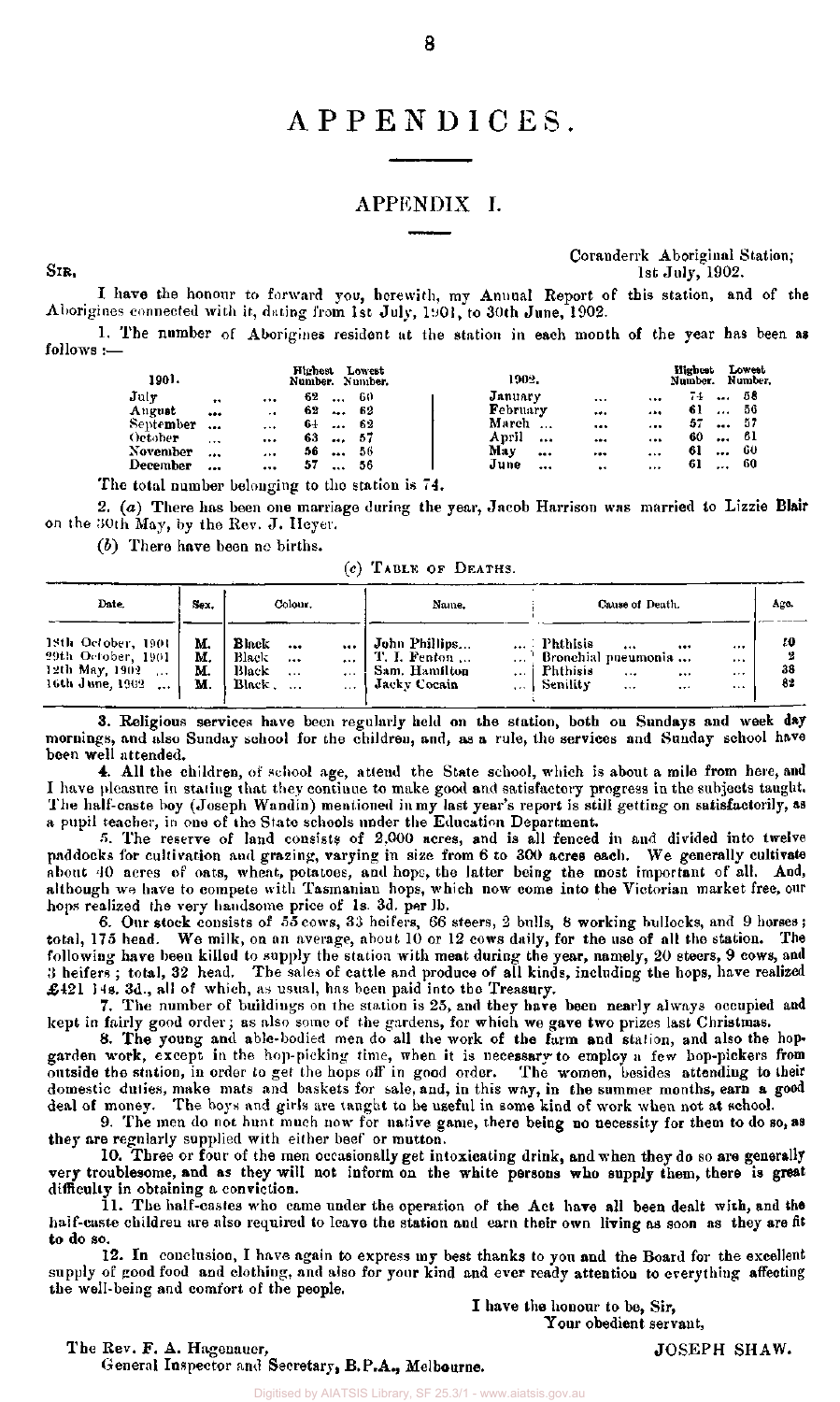# APPENDIX II.

9

#### Mission Station. Lake Condah, SIR,  $14th$  July, 1902.

In compliance with your notice of the 9th of July, I have the honour to forward my Annual Report, and, in doing so, beg to reply to your questions as follows :-

1. The number of blacks who have been resident on the station during each month was-

| July<br>A ugust<br>September<br>October<br>November | $\cdots$<br><br><br>$\cdots$ | $***$<br><br><br>$\cdots$<br>$\cdots$ | <br>$\cdots$<br>$\cdots$<br><b>A 4 4 1</b> | -30-<br>-31<br>-31<br>-30<br>31 | January<br><b>February</b><br>March<br>April<br>May | $\cdots$<br>$\sim$ $\sim$ | $\cdots$<br>$\cdots$<br><br><br> | $\ldots$ 31<br>$\sim$ $\sim$<br><br>31 | $\ldots$ 3i<br>-31<br>-31 | Total number counted as belonging.<br>to the station, some of whom<br>reside elsewhere, 48 |
|-----------------------------------------------------|------------------------------|---------------------------------------|--------------------------------------------|---------------------------------|-----------------------------------------------------|---------------------------|----------------------------------|----------------------------------------|---------------------------|--------------------------------------------------------------------------------------------|
| December<br>$\alpha$ Dia $\alpha$                   |                              | $\cdots$                              | $T = 1$                                    | 31                              | June<br>                                            | $\rightarrow$             | $\cdots$                         | $\ldots$ 31                            |                           |                                                                                            |

2. Births, *Nil.* Deaths, *Nil.* Marriages, Ni*l.* 

3. Religious services were held twice every Sunday, besides morning prayers and Sunday school. Prayers and religious instruction are combined at all these meetings, which are as a rule well attended by young and old.

4. The day school for the children is under the Education Department, and the results obtained are satisfactory.

5. The total quantity of ground belonging to the station is  $2,000$  acres, but unless we get an influx from some other station, I would recommend having the area reduced to about 800 acres. My reason for this is that our men are mostly old, and past the time for doing much work, so that we can no longer carry on cultivation or any work of that kind unless it is done by white labour. The whole reserve is now fenced in with a substantial post and wire fence, and subdivided into seven paddocks ; some for rearing stock and others for cultivation. Six acres were under cultivation for hay. but the yield was small, owing to the dryness of the season. The flat could not be cultivated, as the ground was too hard, and consequently could not be ploughed. The orchard and vegetable gardens yielded fair supplies, which were all used by the natives on the station.

6. We have the following stock on hand :—Twelve cows, 6 of which are milked for the use of the station, 28 young cattle, 25 heifers, 17 steers, 1 bull, 4 sheep, 2 draught horses, 2 buggy horses, and 2 hacks ; 146 sheep were killed for meat, as well as 3 steers and 2 cows ; 2 steers and 408 sheep were sold.

7. The income and expenditure were—

|                          | Іхсоме.  |          |       | £ s. d. |               |           | EXPENDITURE.                  |          |       |    | s. d. |
|--------------------------|----------|----------|-------|---------|---------------|-----------|-------------------------------|----------|-------|----|-------|
| Cash balance<br>$\cdots$ | $\cdots$ | $\cdots$ | 54    | -8      | General       | $\cdots$  |                               | $\cdots$ | 73.   |    | 34    |
| Wool and bark            |          |          | 57    | -310    | Wages         | $\cdots$  | $\bullet$ $\bullet$ $\bullet$ | $\cdots$ | 38    | -6 | 5     |
| Hides and skins          | $\cdots$ |          |       | 14 16 9 | Stock         | $\cdot$ . |                               |          | 25 10 |    | - 0   |
| Stock<br>                |          |          |       | 1600    | Miscellaneous |           |                               | $\cdots$ |       | 5  |       |
|                          |          |          |       |         | Cash balance  | $\ddotsc$ | $\cdots$                      | $\cdots$ | 4     | 5  | -55   |
| Total                    |          |          | £142. | з       |               | Total     |                               |          | £142  | я  | -3    |
|                          |          |          |       |         |               |           |                               |          |       |    |       |

Sheep sold owing to fluky disease—£142 16s.

This money is to be used for re-stocking the station, and buying meat for the natives resident here.

8. The number of buildings is 27, viz., church, school, dormitory, mission-house, store, stable, three out-buildings, and eighteen cottages. Eleven of the latter are occupied by the natives—the others are empty, as their former occupants (also black) have died. Those cottages which are occupied are, as a rule, kept clean and tidy—the empty ones are in fair condition, but require some repairs before they can be inhabited again.

9. The men have been employed in rebuilding the stock-yard, which was burned down, in clearing ground, cutting suckers, looking after stock (cattle and sheep), and gardening. The women have attended to their household affairs, viz., cooking, washing, sewing, basket-making, &c. The school children are, with the exception of one boy and two girls, very young. The boy, a full black, chops wood, and works at the mission-house after school hours, one girl also is employed at the mission-house, and the other, who is a delicate child, helps her mother to mind the younger children.

10. The blacks continue to hunt native game, which, however, is very scarce about here, the rabbits having supplanted it. The latter are kept in check as much as possible by the natives. They are also fond of fishing, but the seasons lately were not favorable for this.

11. No case of drunkenness has come under my notice during the year, and the general conduct and state of health of the people was good, I am glad to say.

12. Thirty-eight half-castes, coming under the operation of the law, have left the station since the Act came into force—one family and two single persons are here under certificates. No half-castes are apprenticed on the station.

13. The rations and clothing supplied to the blacks were ample, and of good quality, for which I desire to thank the Board and you on behalf of the blacks—as also for the prompt attention to all affairs affecting the management of the station.

1 have the honour to be, Sir,

Your obedient servant,

The Rev. F. A. Hagenauer, J. H. STÄHLE. General Inspector and Secretary, B.P.A. , Melbourne.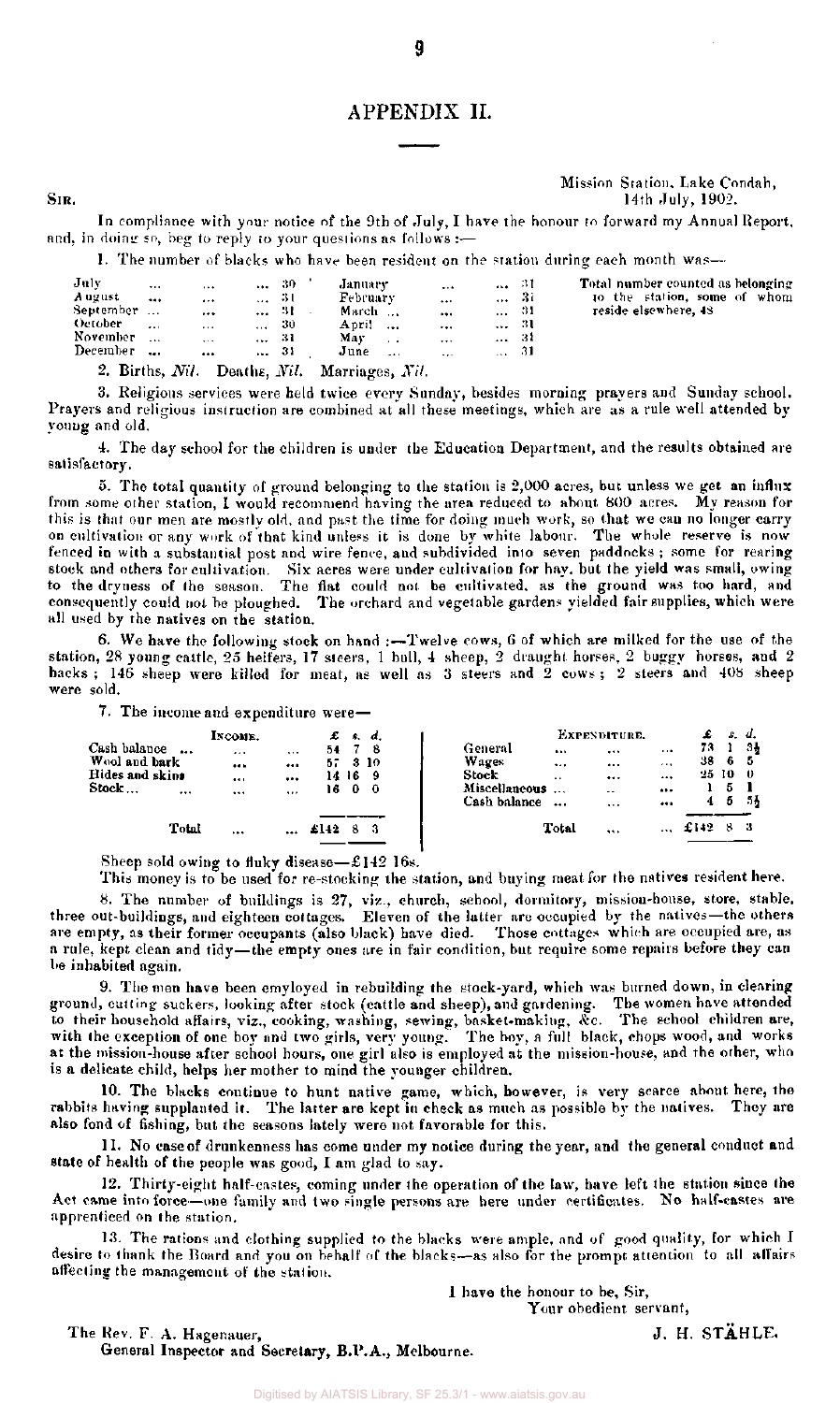## APPENDIX TIL

**TO** 

#### Aboriginal Mission Station, Ramahyuck,  $SIR$ ,  $12th$  July,  $1902$ .

In accordance with your letter of the 7th inst., I have the honour to furnish you with my Report for the past year on the state and conditions of the Aborigines under my care at this station and its neighbourhood.

1. The attendance has been as  $follows:$ 

|           |          | 1901.    | Highest<br>Number. |          | Lowest<br>Number. |                 |          | 1902.    | Highest<br>Number. |          | Lowest.<br>Number. |
|-----------|----------|----------|--------------------|----------|-------------------|-----------------|----------|----------|--------------------|----------|--------------------|
| July      | $. + +$  | $\cdots$ | 57                 |          | 48                | January         | $\cdots$ |          | 56                 | $$       | 53                 |
| August    | $\cdots$ | $\cdots$ | 53                 |          | 49                | February        |          |          | 57                 |          | 52                 |
| September | $\cdots$ |          | 53                 | $\cdots$ | 48                | March           | $\cdots$ |          | 60                 | $\cdots$ | 55                 |
| October   | $\cdots$ |          | 52                 | $\cdots$ | 47                | April           |          | $\cdots$ | 60                 |          | 51                 |
| November  | $\cdots$ |          | 50                 | $\cdots$ | 50                | Mav<br>$\cdots$ | $\cdots$ | $\cdots$ | 56                 |          | 48                 |
| December  | $\cdots$ | $\cdots$ | 57                 | $\cdots$ | 49                | June            | $\cdots$ |          | 52                 | $\cdots$ | 47                 |

The total number who have a right to reside at the station is 61.

2. Number of marriages, births, and deaths-

*(a)* MARRIAGES : None .

 $(b)$  BIRTHS.

| Date of Birth.                                                                            | Name                                                                                           | Sex.           | Parents' Names.                                                                                                                                              | Colour.                                 |
|-------------------------------------------------------------------------------------------|------------------------------------------------------------------------------------------------|----------------|--------------------------------------------------------------------------------------------------------------------------------------------------------------|-----------------------------------------|
| 14th August, 1901<br>$\ddotsc$<br>12th January, 1902<br><br>21st January, 1902<br>$- - -$ | Eveline Seville Login<br>$\cdots$<br><br>Alexander Steward Hood<br><br>Mabel Grace Edwards<br> | F.<br>М.<br>F. | Otto Login<br>Alice Login<br>$\cdots$<br><br>$\cdots$<br><br>Collin Hood<br><br><br>Ellen Hood<br><br><br>(William Edwards)<br>$\cdots$<br>Eliza Edwards<br> | Black.<br>Black.<br>Black.<br>Coloured. |

#### $(c)$  DEATHS.

| Date of Death.                                                                              | Name.                                                  | Sex.                   | Parents' Names.                                                                              | Colour.                                                            | Age.                               |
|---------------------------------------------------------------------------------------------|--------------------------------------------------------|------------------------|----------------------------------------------------------------------------------------------|--------------------------------------------------------------------|------------------------------------|
| 24th March, 1902<br>$\ddotsc$<br>17th April, 1902<br>$\cdots$<br>12th May, 1902<br>$\cdots$ | Lara Johnson Hood<br>Winny Murray*<br>Samuel Hamiltonf | <br><br>М.<br>F.<br>М. | ( Collin Hood<br>( Ellen Hood<br>$\cdots$<br>$\cdots$<br>Fred Murray<br>Susan Murray<br><br> | <br><br><br><br><br>Black<br>Coloured<br><br>Black<br>$\cdots$<br> | 2 years.<br>18 years.<br>44 years. |

\* Died at the Sale Hospital, Died at Coranderrk.

3. The daily morning and evening services in church, as well as twice every Sunday , have been well attended, and one adult has been baptized and eleven added as communicants. Sunday School has been well attended, and religious instruction has been given daily before the secular lessons commenced.

4. The day school is still carried on by one of our native women, who had received a good education in our former State School. There are at present only nine aboriginal children within school ages, but this number will soon be increased by younger children.

5. The total quantity of land now belonging to the Reserve is only 750 acres, including some wet swampy land and a number of roads. The land is subdivided in several paddocks, but last season having been very dry all the produce has been a failure.

6. There are at present 95 head of cattle on the reserve, being 28 cows, 36 calves, 11 heifers, and 18 steers, besides 2 bulls ; 23 cows are milked when in season, by which milk and butter is supplied to the station. It should be remarked here very careful management is required to supply the settlement with meat all the year round ; 23 head of cattle and 37 sheep have been killed for meat during the past year. All the work in connexion with the stock and station work is done by me and the blacks.

7. The total income from this small reserve, besides the stock killed for the supply of fresh meat during the past year, has been as follows :-

|                        | INCOME.      |          |              |                   |     |                  |       |       |          | EXPENDITURE.         |        |     |       |
|------------------------|--------------|----------|--------------|-------------------|-----|------------------|-------|-------|----------|----------------------|--------|-----|-------|
|                        |              |          |              | $\pounds$ $\pi$ . | ા.  |                  |       |       |          |                      |        | -8. | d.    |
| Balance from last year | $\cdots$     |          | $\mathbf{0}$ | -36               |     | General expenses |       |       |          | $\ddot{\phantom{0}}$ |        |     | 25100 |
| Surplus stock          | <br>         | $\cdots$ |              | 26 15             | - 6 | Wages            | $***$ |       | $\cdots$ | $$                   |        |     | 8140  |
| Hides, &c.             | <br>$\cdots$ | $\cdots$ |              | 5 II              | - 8 |                  |       |       |          |                      |        |     |       |
| Balance due            | <br>$\cdots$ |          |              | -13-              | - 4 |                  |       | Total |          |                      | <br>34 |     | 40    |
| Total                  |              |          |              |                   | -0  |                  |       |       |          |                      |        |     |       |

8. The total number of buildings on the station is still the same as formerly, and are mostly in good repair. Several of the buildings are at present unoccupied through the removal of several families to other places. It may be stated here that a few half-caste families, who are over age, earning just now their living elsewhere, have still a right to live here.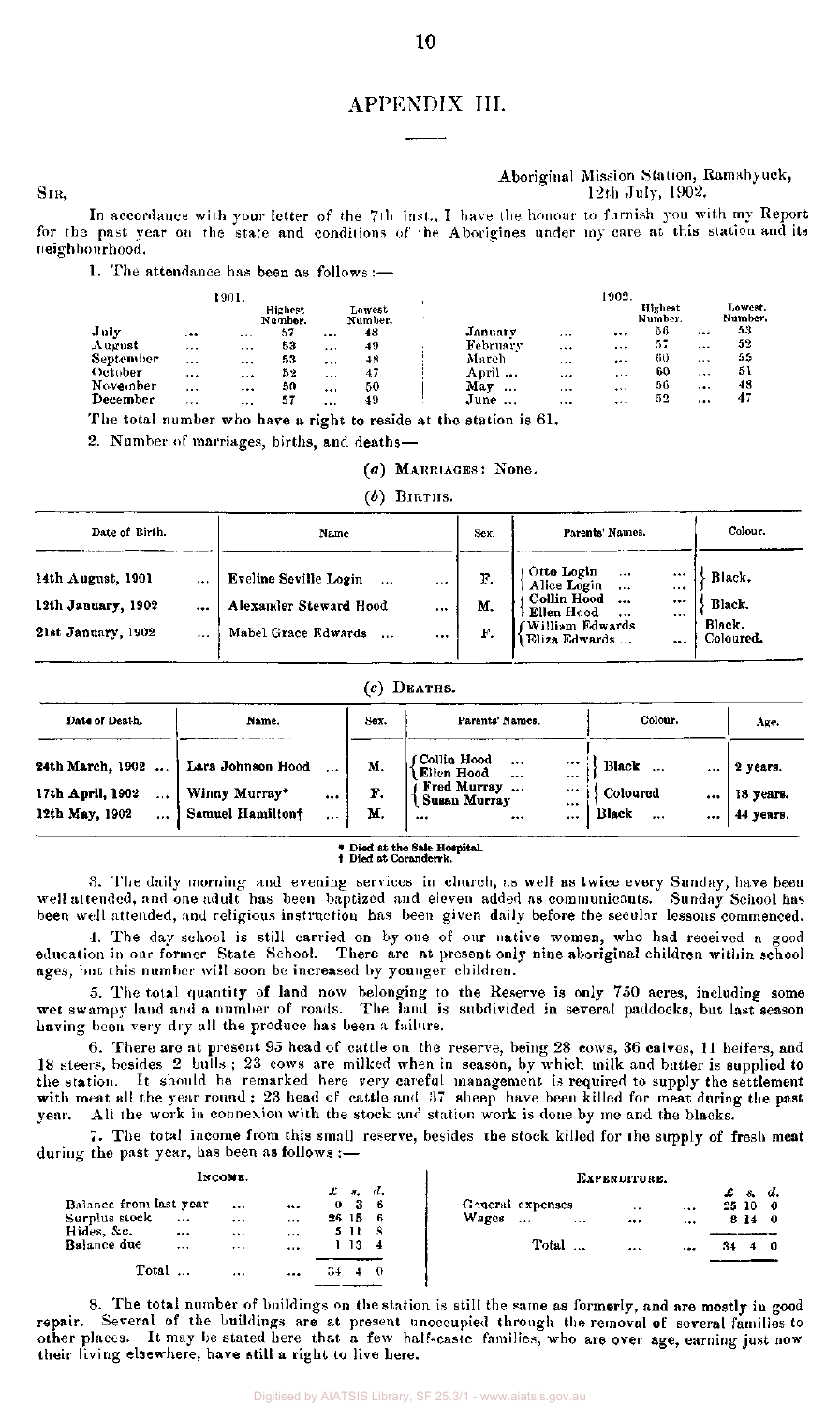9. The total number of half-castes who have left the station since the passing of the Half-Caste Act in 1886 has been 59, who earn their own living by their own exertion, and some of them are doing well in the different localities where they reside.

10. The health of the people has not been very good, and signs of their old diseases of consumption are to be found among a good many of them, although the best medical attention is paid to them. There is a constant decrease among them which ere long will close their earthly pilgrimage.

11. Considerable anxiety and grief has been felt here among the people, especially among the old Blacks, through the rumour through the press and otherwise, that their home here would be closed, and they would have to be removed to Lake Tyers or some other place. They earnestly hope that this will not be done just now, but that they may be allowed to close their days here in peace, which certainly does not seem to be far off.

12. I am sorry to say that the evil of drunkenness still exists, and some few men give great offence by it. This is very often encouraged by some white people during the time when sports take place at the neighbouring townships. The police keep a constant watchful eye on them, but are not always able to keep the evil away from these poor people.

13. In conclusion, I again beg to state that the supplies of rations and clothes have been of good qualities and of liberal quantities. The best of medical attendance and medical comfort has always been granted, and in the name of our people, I herewith present their best thanks to the Board and the Government for the same.

I have the honour to be, Sir,

Your obedient servant.

#### JOHANNES HAGENAUER, Acting Manager.

The Secretary, Board for Protection of Aborigines, Melbourne.



# APPENDIX IV.

Mission Station, Lake Tyers, 10th July, 1902.

To the Rev. F. A. Hagenauer, General Inspector, B.P.A.

SIR,

I have the honour to forward my Annual Report for the year ended 30th June, 1902.

1. The attendance has been as follows :—

| 1901.                                             |           |      | Lowest. |                 | Highest. | 1902.    |          |           | Lowest. |          | Highest. |
|---------------------------------------------------|-----------|------|---------|-----------------|----------|----------|----------|-----------|---------|----------|----------|
| July                                              | $\cdots$  | $ -$ | -39     | $\ddotsc$       | 33       | January  |          |           | 43      | $\cdots$ | 45       |
| August                                            | $\ddotsc$ |      | 39      | $\cdots$        | 40       | February | $***$    |           | 42      |          | 43       |
| September                                         |           |      | 39      | $\cdot$ $\cdot$ | 39       | March    |          |           | 37      | $\cdots$ | 42       |
| October                                           | $***$     |      | 39      | $\cdots$        | 41       | April    | $\cdots$ |           | 42      |          | 44       |
| November                                          |           |      | 39      |                 | -39      | May      |          | $\cdots$  | 30      |          | 42       |
| l)ecember                                         |           |      | 43      | $\cdots$        | 45       | June     |          | $\cdot$ . | -39     |          | 39       |
| The total number belonging to this station is 57. |           |      |         |                 |          |          |          |           |         |          |          |

2. We have three births and two deaths, which I report in the following schedule:—

BIRTHS.

| Date.                                                              | Name.                                                                         | Sex.                 | Parents' Names.                                                                                                                                                                                    | Colour.                    |
|--------------------------------------------------------------------|-------------------------------------------------------------------------------|----------------------|----------------------------------------------------------------------------------------------------------------------------------------------------------------------------------------------------|----------------------------|
| 1st January, 1902<br>28th May, 1902<br>13th June, 1902<br>$\cdots$ | William Johnson<br><br>Richard Alexander McDougall<br>Thomas Campbell Johnson | Male<br>Male<br>Male | l Willie Johnson (<br>$\cdots$<br>$\cdots$<br>Maggie Johnson<br>$\cdots$<br>(Edward McDougall)<br>$\cdots$<br>Dinah McDougall<br>$\cdots$<br>t Thomas Johnson<br><br><br>Kate Johnson<br>$***$<br> | Black.<br>Mixed.<br>Mixed. |

DEATHS.

| Date.                                             | Name.                                           | Sex.         | Parents' Names.                                                            | Coleur.                                 | Age.                   |
|---------------------------------------------------|-------------------------------------------------|--------------|----------------------------------------------------------------------------|-----------------------------------------|------------------------|
| 11th February, 1902<br>9th June, 1902<br>$\cdots$ | Ned O'Rourke<br><br>William Johnson<br>$\cdots$ | Male<br>Male | $\bullet$<br>$+ + +$<br><br>$\cdots$<br>(Willie Johnson<br>(Maggie Johnson | Black<br>$\cdots$<br>Black<br>$\ddotsc$ | 58 years.<br>6 months. |

There were no marriages.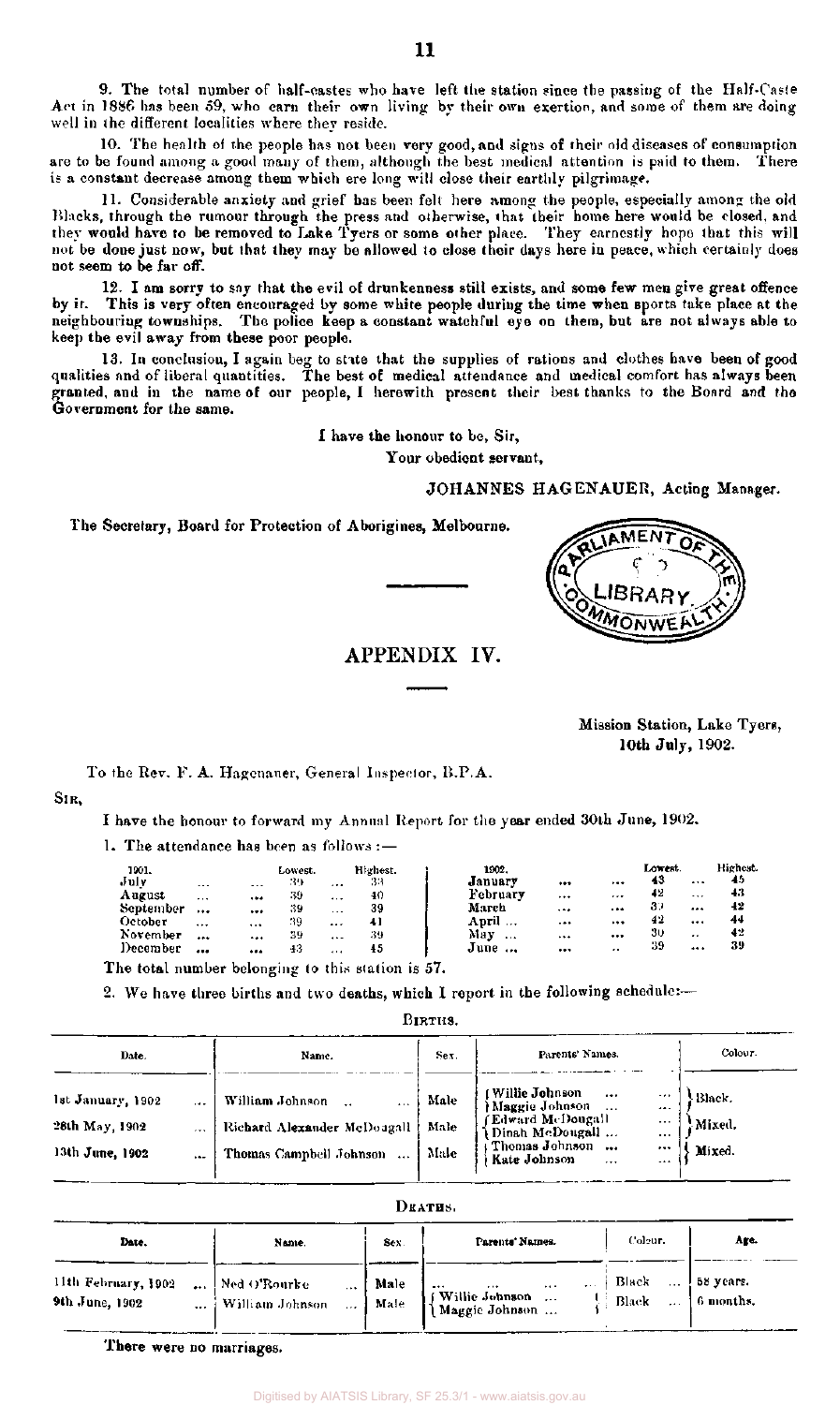4. The day school is under the Department of Education, and is in charge of Miss Endean, who is a very good teacher. The results obtained are satisfactory.

5. The reserve consists of 4,000 acres, 2,000 of which are fenced. There is also a well-stocked orchard which has borne a very good crop of fruit this season. There is also a large vegetable garden which is well stocked with vegetables. During the year four of the aborigines have fenced in a quarter of an acre each. The fences are composed of wire netting, which was supplied by the Board. One of these gardens is very tastefully laid out, and is stocked with vegetables and flowers. The others who have just put up their fences, promise to emulate the one who has been so successful. No produce has been sold.

G. The stock on the station consists of 60 head of mixed cattle and 300 sheep, a few cows are milked. Some cows, steers, and sheep have been killed for meat supplies.

7. The income and expenditure has been as follows :—

#### BALANCE-SHEET FOR 1901 TO 1902.

|                                        | Іксоме.          |                                   |           |                              |            | EXPENDITURE.                                             |                  |                      |            |
|----------------------------------------|------------------|-----------------------------------|-----------|------------------------------|------------|----------------------------------------------------------|------------------|----------------------|------------|
| Balance from last year<br>Sale of bull |                  | $\cdots$                          | £<br>3    | . d.<br>13 12 2<br>$\bullet$ | - 0        | Wages account<br>$\cdots$<br><br>General station account | £ e. d.<br>56 12 | $\blacktriangleleft$ | - 0<br>- 0 |
| timber<br>,,<br>Wool, &c.<br>$\bullet$ | <br><br>$\cdots$ | <br>$\sim$ $\sim$ $\sim$<br>$***$ | 72<br>14  | 0<br>2                       | - 0<br>- 0 | <br>Balance forward<br><br>                              | 38 18            |                      | - 2        |
|                                        | Total            |                                   | $£102$ 14 |                              | $\cdot$ 2  | Total<br>$$ £102 14<br>                                  |                  |                      | - 2        |

The accounts have been audited by the Board's officer.

8. The number of buildings is the same as last year, being cottages, church, school, &c.

9. The men are employed in gardening and other station work.

10. The people still hunt native game, and as rabbits have made their appearance, no doubt they will find plenty of game to hunt.

11. We use all lawful means to keep the blacks from drink. Though they do not as a rule bring drink to the station, yet they are supplied when away by those who ought to know better.

12. Twenty half-castes have left the station, and are earning their own living. One is settled on a few acres of land, and is, I think, making a very good living. Another is at Orbost, and is rearing a large family in a very creditable way.

13. The annual supply of clothing was distributed among the people at Easter ; each man and woman was fully supplied with clothing, &c, which, with care, ought to last some time. With regard to the tweed suits, they were of good quality, and the women's dresses were very good. The stores of flour and sugar, &c , have been regularly supplied, and issued to the Blacks twice a week. The quality of the rations were very good. On behalf of the Blacks I thank the Board.

14. The rumour which was circulated through the press, that the Ramabyuck Station was to be closed without delay, and the blacks from there to be sent to Lake Tyers, was rather of an alarming nature to us, for it is well known that there exists, a bad tribal feeling between the two stations, therefore it would be very undesirable to amalgamate them at present. We sincerely hope that the rumours will not be turned into facts, until the numbers of the Aborigines have been greatly reduced.

15. In conclusion, I must express my sorrow for the death of  $A$ . A. C. Le Souef, Esq.; in him the people have lost a tried and staunch friend. I am sure we at the station will miss his visits. It was his sole desire to promote the temporal and spiritual interests of the Aborigines.

> I have the honour to be, Sir, Your most obedient servant,

> > JOHN BULMER.

# APPENDIX V.

#### Ebenezer Mission Station, Antwerp, 10th July, 1902.

#### SIR,

I have the honour to forward my Annual Report to you as requested, in form of replies to questions sent on the 3rd inst., containing particulars respecting the general condition of the Aborigines under my care.

1. The number of blacks attending the station during the past year ending 30th June last, which have been reported to you monthly, has been as follows:—

The lowest number was 19.

The highest number was 28.

Besides these blacks, a number of half-castes have been residing here on the reserve, living in camps, but have not received supplies in rations, and their names are not included in the given number above.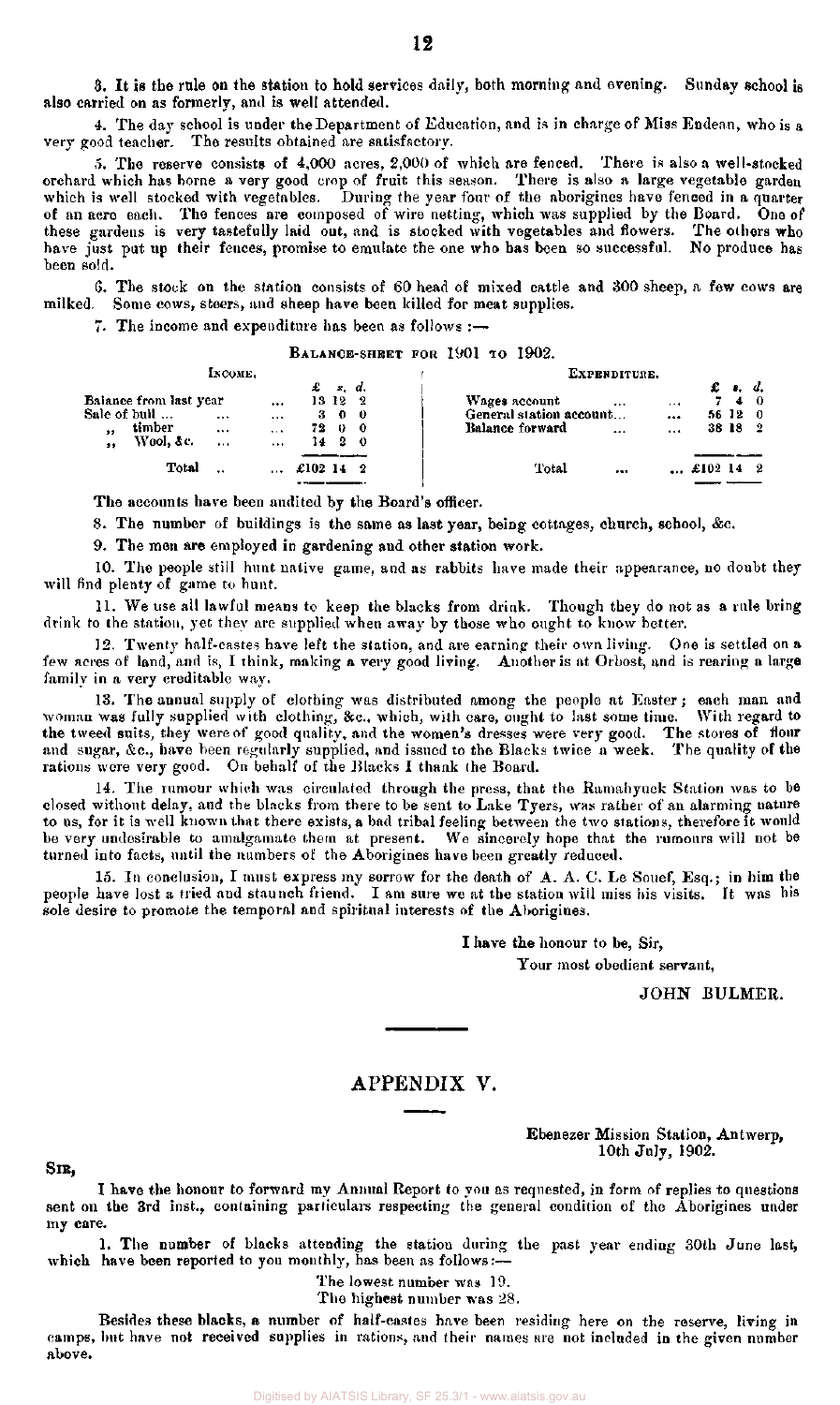2. The number of births, deaths, and marriages is as follows :—

- *(a)* BIRTHS : Nil.
- *(b)* MARRIAGES : Nil.

#### *(c)* DEATHS :

| Date. | Name. | Sex. | Age. | Cause of Death.                                                                                          | Colour. |
|-------|-------|------|------|----------------------------------------------------------------------------------------------------------|---------|
|       |       |      |      | 19th July, 1901    Albert Coombs    Male    49 years    Hydatids, rupture, and peritonitis    Half-caste |         |

3. Divine services have been held regularly on Sundays and daily during the week, which have been well attended. Religions instruction is given daily after morning prayers to the black children, and these have likewise been taught at Sunday school by Miss V. Bogisch and Miss Perry our lady teacher.

4. The day school is under the Department of Public Instruction, attended by black and white children, and good progress has been made under the tuition of Miss R. Perry.

5. The reserve consists of 1,607 acres, as  $2,000$  acres have been returned to the Department of Lands. The land is divided into several paddocks for grazing of stock and cultivation for hay. We had a good supply of fruit and grapes in our garden, of which the blacks received their share.

6. The kinds and number of stock are now 5 cows, 3 calves, and 387 sheep. We have killed for meat 2 heifers, 1 calf, and 136 sheep during the year ending 30th June.

#### 7. STATEMENT OF INCOME AND EXPENDITURE.

| Інсоме.                                                        |                   |                 |                                   |                  |                                     |                      | EXPENDITURE.                     |                         |                              |         |                                 |           |
|----------------------------------------------------------------|-------------------|-----------------|-----------------------------------|------------------|-------------------------------------|----------------------|----------------------------------|-------------------------|------------------------------|---------|---------------------------------|-----------|
| Balance from last year<br><br>Produce (Wheat, Wool, and Skins) | 1.4.4<br>$\cdots$ |                 | $\pounds$ s.<br>$47 - 2$<br>56 13 | d.<br>- 0<br>- 6 | General<br>Wages<br>Balance forward | $\cdots$<br>$\cdots$ | $\cdots$<br>$\cdots$<br>$\cdots$ | $1.1 +$<br>$\cdots$<br> | $\cdots$<br>$***$<br>$+ + +$ | 85.     | £s.d.<br>14130<br>$\frac{1}{2}$ | $1\quad4$ |
|                                                                |                   | $\pounds103$ 15 |                                   | -6               |                                     |                      |                                  |                         |                              | £103156 |                                 |           |

All accounts are duly examined and audited by an officer of the Board.

8. The number of buildings are thirteen, including church, school, and Missionary's house, all built of stone, and are erected by the Moravian Mission Board. Several cottages of the natives are built of weatherboards erected by the Board for the Protection of Aborigines, and are all under the Board's control.

9. The Blacks are employed in garden work, attending to stock, and other station work. The women have their work at home.

10. The Blacks hunt rabbits and hares, and are supplied with mutton from the station

11. I have to fight still against the indulgence in intoxicating liquors. Only lately a half-caste made some disturbance on the place. I f any drunkenness occurs here it occurs amongst the half-castes which do no work, but still manage to live without work, as they get supported by the football and cricket clubs at Jeparit and other townships, where they are much required for those sports.

12. The supply of rations and clothing, &c., granted by the Board has been of good quality and sufficiency, for which I return best thanks to you and to the Board on behalf of the Aborigines.

I have the honour to be, Sir,

Your obedient servant,

H. P. BOGISCH.

The Secretary, B.P.A., Rev. F. A. Hagenauer, Melbourne.

## APPENDIX VI.

SIR,

Woodford, 21st July, 1902

In accordance with instructions, I beg to furnish the following Report of the state and conditions of the Blacks at Framlingham Station for year ending 30th June, 1902 :—

The number of Blacks attending the station for each month during the past twelve months is July, 20 ; August, 20 ; September, 20 ; October, 18 ; November, 14 ; December, 19 ; January 17 February, 19 ; March, 18 ; April, 15 ; May, 18 ; June, 19.

There was one illegitimate birth by an aboriginal widow, named Mrs. Cousins, February, 1902, the father of the child being a half-caste, named Wm. Robinson, who has deserted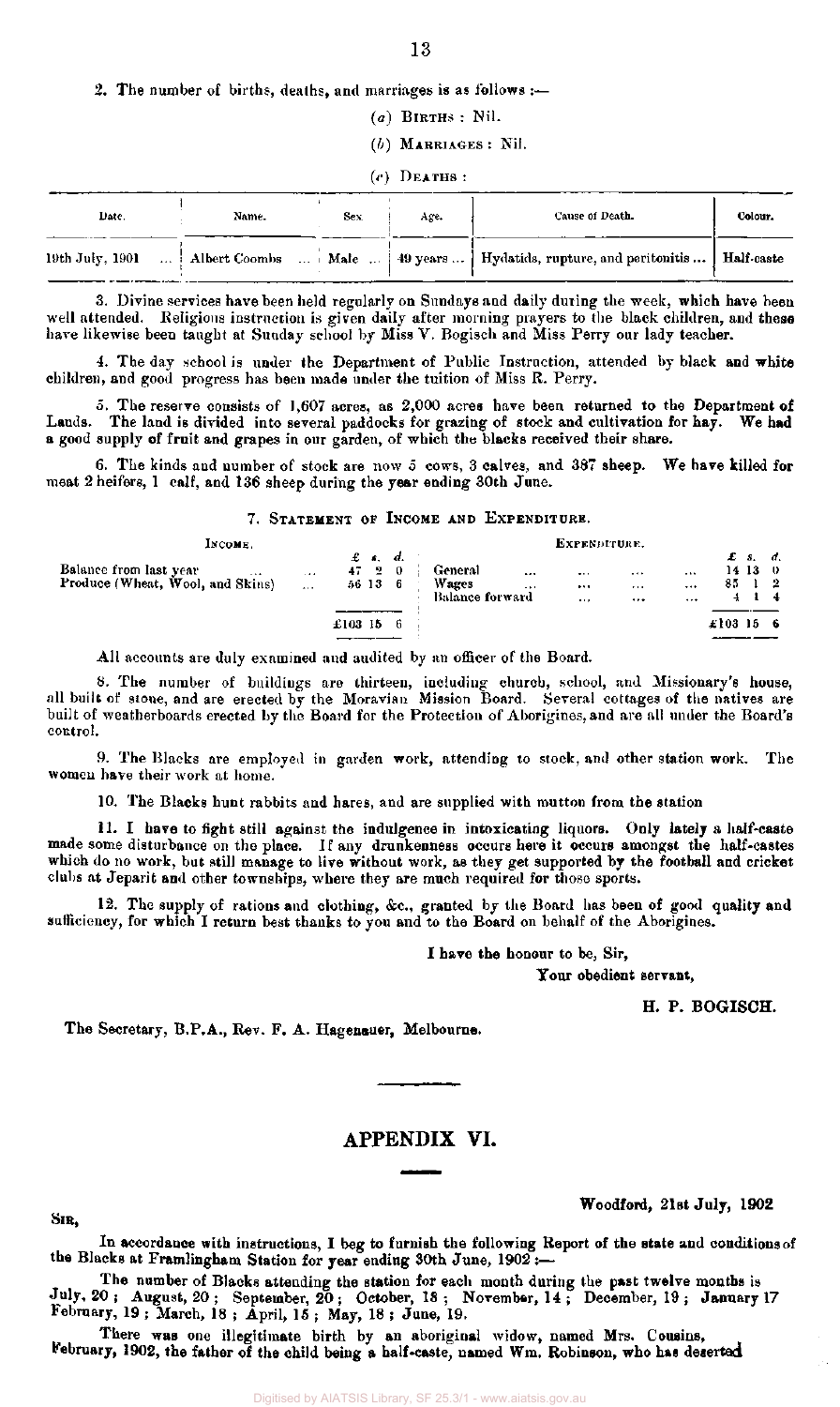Religious services are held on the station each Sunday for the Blacks, and are well attended by the residents of the reserve. No other religious instruction is given to the children. Secular education is obtained at the State School, Purnim, two miles distant, and this is satisfactory.

The Station Reserve contains 500 acres, all fenced and permanently watered, and is divided into ten paddocks, and occupied as follows:—"Genera!" Reserve, 212 acres; John Brown, 80½ acres; Wm. Good, **84** acres ; John Wyelaskie, 84 acres ; Frank Clarke, 40 acres. The persons named take in cattle to graze at various fees from the public. The "General " Reserve is utilized for grazing generally by those on the station, and occasionally by the public, for which fees are charged, and collected by the Board's agent and forwarded for payment to the Treasury in the usual way.

No cultivation of any kind is carried on by the Blacks, the land being wet and unsuitable.

There is one aged cow and a two-years'-old bull (progeny of same) on the reserve, purchased by the Board some years ago to supply milk for the residents. This cow is now dry.

There are six cottages on the station, all continually inhabited and in a fair state of preservation and cleanliness. Some of the Blacks and their children engage in hop-picking at Timboon during the season, and a few men find employment at station work during shearing, whilst the women devote some time to basket-making, which find a ready save at reasonable prices, the balance of time being spent in catching rabbits and idleness ; the children following the same line of life as their parents. The adults on the station receive an allowance of meat each week, which they supplement by rabbit flesh. With one exception, the Blacks on the station live soberly, and this individual (Weir) occasionally solicits liquor at, races or other gatherings, and although measures are taken by warning hotels, *he,* it is difficult to check supplies. All the half-castes coming under the operation of the law are still on the station under the usual certificates. The rations and clothes supplied by the Board during the year have been good, and given satisfaction to the people.

The sum of £9 11s., with a statement attached, was forwarded to the Board on 27th May last for agistment of stock on the reserve, and this represented the only income therefrom during the year ending 30th June, 1902.

I have the honour to be, Sir,

Your obedient servant,

E. G. SHOEBR1DGE, Agent B.P.A.

To F. A. Hagenauer, Esq., General Inspector Aborigines, Melbourne.

# APPENDIX VII.

STATEMENT showing the Amounts voted for the Aborigines, and the Amounts expended from 1st July, 1901, to 30th June, 1902.

| $Vote$ 1901-2-<br>Division No. 18, Subdivision No. 1<br>,,<br>$\bullet$<br>鰖<br>Division No. 18, Subdivision No. 4-<br>Contingencies-<br>Medical, &c.<br>$\cdots$<br>$\cdots$<br>Stores, &c.<br>$\cdots$<br>$\cdots$<br>Repairs, &c. .<br>$\cdots$<br><br>Labour, &c.<br>$\cdots$<br><br>Management, &c.<br>$\cdots$<br>Travelling expenses<br>$\cdots$<br>Stationery, &c.<br>$\cdots$ | <b>s.</b> d.<br>£<br>£260 0 0<br>209<br>0 <sub>0</sub><br>0 <sub>0</sub><br>450<br>919<br>$\mathbf{0}$<br>£140 0<br>2,610<br>$\mathbf 0$<br>$\mathbf{0}$<br>0<br>200<br>480<br>$\mathbf 0$<br>0<br>453<br>$\mathbf 0$<br>0<br>$\bullet$<br>0<br>260<br>$0\quad 0$<br>120<br>4,268<br>00 | Salaries<br>$\cdots$<br><br>Medical attendance and medicines<br>Stores, provisions, clothing, trans-<br>port, and incidentals<br><br>Repairs and improvements to<br>stations<br><br><br>$\cdots$<br>Labour, purchase of stock,<br>seeds, and expenses of cultiva-<br>tion<br>$\bullet$<br>$\cdots$<br><br>Management of stations<br>and<br>depôts, and insurance<br>$\cdots$<br>Travelling expenses of members<br>of Board, officers, and Abo-<br>rigines<br><br><br>$\sim 10$<br>Stationery and office expenses<br>Unexpended balance of vote-<br>Subdivision No. 4 | £91900<br>$134 - 5 - 6$<br>2,257 19 4<br>70149<br>471 6 6<br>446 6<br>214 4 5<br>119 10 11<br>£548 12 5 | s. d.<br>£<br>4,638                  | 77 |
|----------------------------------------------------------------------------------------------------------------------------------------------------------------------------------------------------------------------------------------------------------------------------------------------------------------------------------------------------------------------------------------|-----------------------------------------------------------------------------------------------------------------------------------------------------------------------------------------------------------------------------------------------------------------------------------------|----------------------------------------------------------------------------------------------------------------------------------------------------------------------------------------------------------------------------------------------------------------------------------------------------------------------------------------------------------------------------------------------------------------------------------------------------------------------------------------------------------------------------------------------------------------------|---------------------------------------------------------------------------------------------------------|--------------------------------------|----|
|                                                                                                                                                                                                                                                                                                                                                                                        | £5,182 $0$ 0                                                                                                                                                                                                                                                                            |                                                                                                                                                                                                                                                                                                                                                                                                                                                                                                                                                                      |                                                                                                         | 548 12 5<br>0 <sup>0</sup><br>£5,182 |    |

C. M. OFFICER, Vice-Chairman.

F. A. HAGENAUER, Secretary.

#### Melbourne, 31st July, **1902.**

**certify that the above statement** of amounts voted and expended for the year ended 30th June, 1902. has been **examined** and found **correct.** 

8 September, 1902.

**J.** BAGGE, Auditor-General